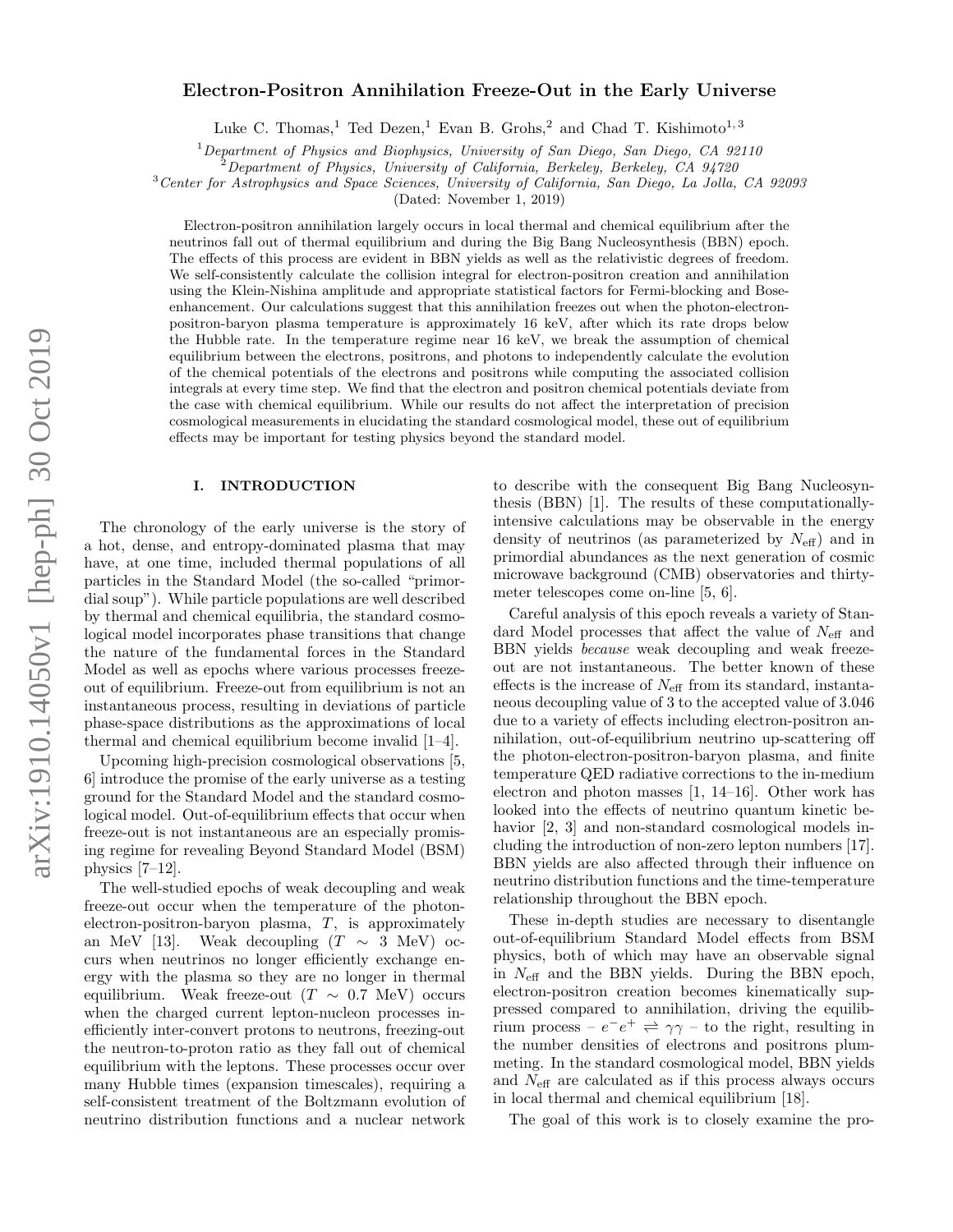cess of electron-positron annihilation as it freezes out from its local chemical equilibrium. We will determine if and when the electron and positron number densities freeze-out, investigate the consequent effects on cosmological observables, and speculate on whether the effects of freeze-out should affect the standard BBN calculations. To do so, we calculate the collision integral for electron-positron annihilation using the Klein-Nishina amplitude with the appropriate Fermi-blocking/Boseenhancing statistical factors. Appendix B details our methodology to self-consistently and efficiently calculate these integrals using methods similar to those in Ref. [1].

Throughout this work we use the convention that  $\hbar = c = k_B = 1$ . In Section II, we use physical principles, including chemical equilibrium between the electrons and positrons, to introduce the standard cosmological computation to evolve the electron and positron distributions. Next, in Section III, we calculate the collision integral associated with electron-positron annihilation to infer when freeze-out occurs. We subsequently use the collision integral to separately evolve the electron and positron distributions without the assumption that the charged leptons maintain chemical equilibrium in Section IV. In Section V we will discuss the results and present conclusions. Appendix A details the equations of motion derived and solved in this work.

### II. CHEMICAL EQUILIBRIUM

As evidenced by the cosmic microwave background, the primordial plasma is well described by local thermodynamic equilibrium. Scattering between photons, electrons, positrons, and baryons remains fast compared to the Hubble rate, maintaining thermal distributions well into the BBN epoch. This means the photons, electrons, positrons, and baryons share a single plasma temperature  $T$ , and the electron/positron distributions are Fermi-Dirac. When further assuming the process  $e^-e^+ \rightleftharpoons \gamma\gamma$  to be in local chemical equilibrium, the chemical potentials of the involved particles maintain  $\mu_{e^-} + \mu_{e^-} - 2\mu_{\gamma} = 0$ , stipulating  $\mu_{e^+} = -\mu_{e^-}$ . For chemical potentials  $\mu_{e^{\pm}}$ , we define the electron and positron degeneracy parameters  $\eta^- \equiv \mu_{e^-}/T$  and  $\eta^+ \equiv \mu_{e^+}/T$ . Chemical equilibrium is implemented by setting  $\eta^- = \eta$  and  $\eta^+ = -\eta$ .

Given local thermodynamic and chemical equilibrium, the electron and positron momentum/energy distributions are

$$
f_{e^{-}}(p) = \frac{1}{e^{E_p/T - \eta} + 1}
$$
 (1)

$$
f_{e^{+}}(p) = \frac{1}{e^{E_p/T + \eta} + 1},
$$
\n(2)

where  $E_p = \sqrt{p^2 + m_e^2}$ . The evolution of the electron and positron distributions is encapsulated in the evolution of  $T$  and  $\eta$ . To evolve these quantities, we introduce two physical principles – conservation of comoving entropy, and the effects of weak interactions on the relative number of electrons and positrons.

The early universe is homogeneous and isotropic, precluding spatial heat flows. In the absence of out-ofequilibrium decays, the total entropy in a comoving volume is conserved,

$$
\frac{d}{dt}[sa^3] = 0.\t\t(3)
$$

Here  $a$  is the scale factor in the Friedmann-Lemaître-Robertson-Walker metric and entropy density is

$$
s = \frac{\rho + P}{T} - \eta n_{e^{-}} + \eta n_{e^{+}}.
$$
 (4)

The quantities  $\rho$  and  $P$  are total energy density and pressure of all particles in the plasma, while electron and positron number densities are denoted  $n_{e^{\pm}}$ . The scale factor evolves according to the Friedmann equation,

$$
\frac{1}{a}\frac{da}{dt} = \sqrt{\frac{8\pi}{3m_{pl}^2}\rho},\tag{5}
$$

where  $m_{nl}$  is the Planck mass.

The number densities of electrons and positrons are affected by the expansion of the universe, creation and annihilation, and charged-current weak interactions. The product  $na^3$  is proportional to the number of particles in a comoving volume, which remains unchanged by the expansion of the universe. Creation and annihilation rates are fast compared to the weak rates, but are computationally expensive to calculate. In order to avoid the need to self-consistently calculate these rates with the evolution, we introduce the quantity  $(n_{e^{-}} - n_{e^{+}})a^{3}$ , which is insensitive to both the expansion of the universe and electromagnetic processes. Electromagnetic processes preserve the relative number of electrons and positrons, so the evolution of this quantity does not depend on the collision integral, even when the assumption of chemical equilibrium is broken.

Weak interactions that inter-convert neutrons and protons are the only processes that cause  $(n_{e^{-}} - n_{e^{+}})a^3$  to change. During the BBN epoch, these processes are

$$
\nu_e + n \rightleftharpoons p + e^- \tag{6}
$$

$$
e^+ + n \rightleftharpoons p + \bar{\nu}_e \tag{7}
$$

$$
n \rightleftharpoons p + \bar{\nu}_e + e^-.
$$
 (8)

When the above reactions proceed to the right,  $(n_{e^-}$  $n_{e+}$ ) $a<sup>3</sup>$  increases, while the reverse reactions cause it to decrease. The rate of change of this quantity is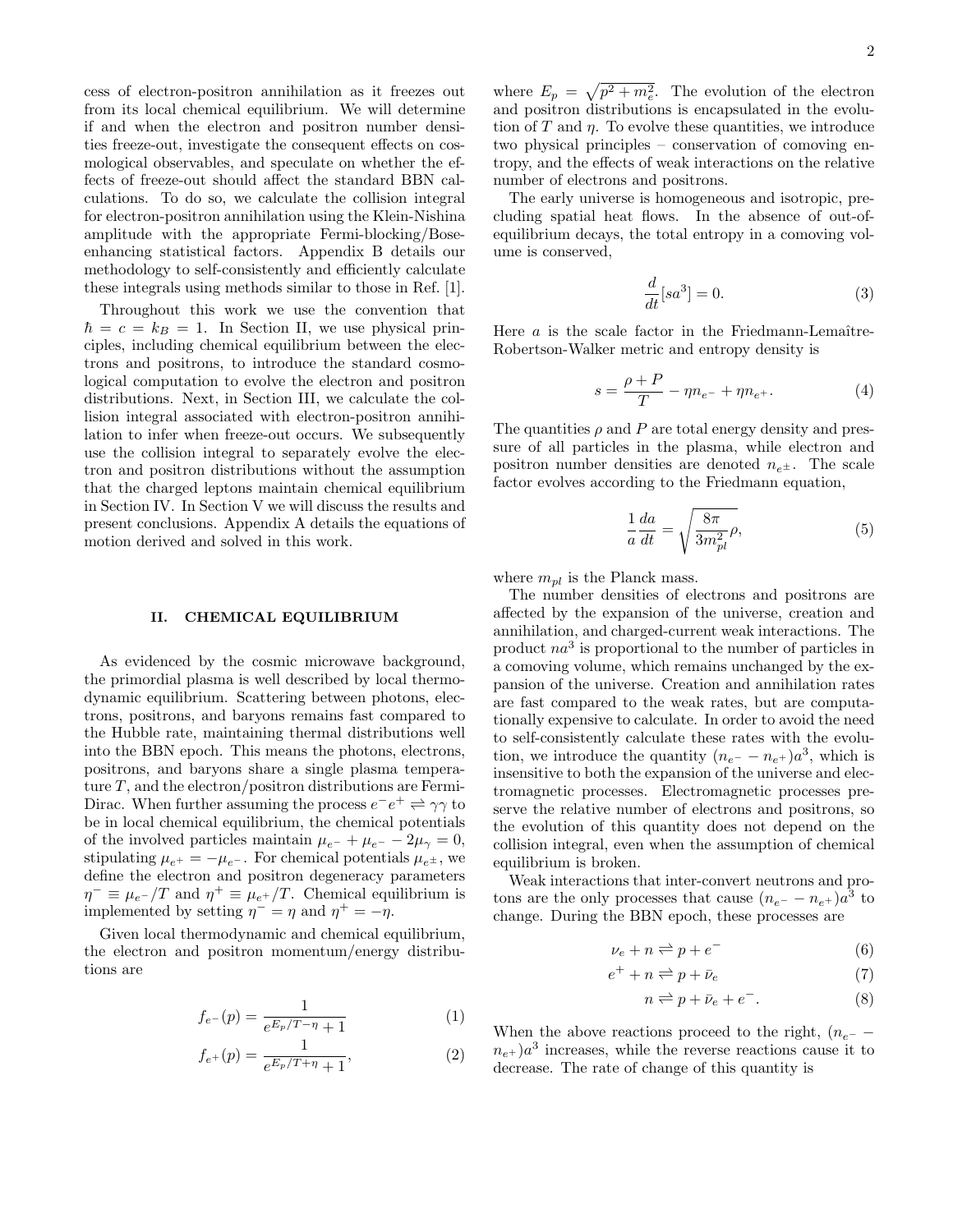$$
\frac{d}{dt}\left[ (n_{e^{-}} - n_{e^{+}})a^3 \right] = n_n a^3 (\lambda_{\nu_e n} + \lambda_{e^{+}n} + \lambda_n) - n_p a^3 (\lambda_{e^{-}p} + \lambda_{\bar{\nu}_e p} + \lambda_{\bar{\nu}_e e^{-}p}).\tag{9}
$$

The rates  $\lambda_i$ , with i indicating the reactants, are computed in Ref. [19]. Rather than directly computing the number densities of neutrons  $(n_n)$  and protons  $(n_p)$ , we can recast Eq. (9) in terms of the electron fraction

$$
Y_e = \frac{n_p}{n_b} = \frac{n_{e^-} - n_{e^+}}{n_b},\tag{10}
$$

resulting in

d

$$
\frac{1}{n_b a^3} \frac{d}{dt} \left[ (n_{e^-} - n_{e^+}) a^3 \right] = (1 - Y_e)(\lambda_{\nu_e n} + \lambda_{e^+ n} + \lambda_n) - Y_e (\lambda_{e^- p} + \lambda_{\bar{\nu}_e p} + \lambda_{\bar{\nu}_e e^- p}), \tag{11}
$$

where  $n_b$  is the number density of baryons, and the quantity  $n_b a^3$  is constant. The right-hand-side comes from the rate of change of  $Y_e$  [19],

$$
\frac{dY_e}{dt} = (1 - Y_e)(\lambda_{\nu_e n} + \lambda_{e^+ n} + \lambda_n) - Y_e(\lambda_{e^- p} + \lambda_{\bar{\nu}_e p} + \lambda_{\bar{\nu}_e e^- p}),\tag{12}
$$

which accounts for the production and destruction of electrons and positrons by the weak interactions.

Together, the conservation of comoving entropy (Eq. 3), the evolution of the difference in comoving numbers of electrons and positrons due to weak interactions (Eq. 11), the evolution of  $Y_e$  (Eq. 12), and the Friedmann equation (Eq. 5) form a system of coupled differential equations for dependent variables  $T$ ,  $\eta$ ,  $Y_e$ , and a (see Section 1 of Appendix A). It should be noted that the definition of  $Y_e$ , Eq. (10), is an integral relationship between all four dependent variables, so while the four aforementioned differential equations are not independent, we find it more efficient to simultaneously use them to evolve the four variables.

We elect an initial plasma temperature  $T_i = 10 \,\text{MeV}$ , sufficiently high that we are assured that the electronpositron annihilation rate is much greater than the Hubble rate. At this temperature, the weak interactions (Eqs. 6-8) are in chemical equilibrium so that the initial electron fraction is [13]

$$
Y_{e,i} = \left[ \exp\left( -\frac{m_n - m_p}{T_i} + \eta_i \right) + 1 \right]^{-1}.
$$
 (13)

The initial degeneracy parameter,  $\eta_i$ , is chosen to be consistent with the observed baryon-to-photon ratio from CMB observations [20],

$$
\frac{n_{b,f}}{n_{\gamma,f}} = \frac{n_{b,f}}{\frac{2\zeta(3)}{\pi^2}T_f^3} = 6.1 \times 10^{-10},\tag{14}
$$

where  $\zeta(3) \approx 1.20206$  and the subscript f indicates the values at the end of the calculation. (Here, we assume there is no BSM physics that changes the baryon-tophoton rates between the keV scale and recombination [7].) Since  $n_b a^3$  is conserved, the initial baryon number density is

$$
n_{b_i} = (6.1 \times 10^{-10}) \frac{2\zeta(3)}{\pi^2} \left(\frac{a_f T_f}{a_i T_i}\right)^3 T_i^3. \tag{15}
$$

In the standard cosmological model [13, 21],

$$
T_f a_f = \left(\frac{11}{4}\right)^{\frac{1}{3}} T_i a_i,\tag{16}
$$

which accounts for the heating of the plasma when the rest mass energy in electrons and positrons is liberated by annihilation. The initial baryon number can be related to the initial degeneracy parameter through integration of the Fermi-Dirac distribution,

$$
n_{b,i} = \frac{1}{Y_{e,i}} (n_{e^-} - n_{e^+})_i \approx \frac{1}{Y_{e,i}} \frac{1}{3} \eta_i T_i^3, \qquad (17)
$$

assuming that  $T \gg m_e$  and  $\eta_i \ll 1$ . Eqs. (13-17) produce the initial conditions to evolve T,  $\eta$ ,  $Y_e$ , and a through the epoch where annihilation is important.

Figure 1 presents the results of this chemical equilibrium solution. The number of particles in a comoving volume for each species in the photon-electron-positronbaryon plasma is plotted as a function of decreasing plasma temperature. When the plasma temperature drops below about an MeV, pair production becomes energetically suppressed, causing the numbers of electrons and positrons to fall precipitously, with positrons tracking electrons until electron numbers abruptly level off and positron numbers continue to plummet. As seen in Fig. 1, this difference is driven by rapid growth in  $\eta$ .

Local chemical equilibrium should hold so long as the creation/annihilation rates for  $e^-e^+ \rightleftharpoons \gamma\gamma$  remain fast relative to the Hubble rate. The rapid decrease in electron and positron numbers causes the equilibrium creation/annihilation rate to similarly fall off. The following section utilizes the equilibrium solution to calculate the annihilation rate to assess the possibility of annihilation freeze-out.

One minor issue with this calculation is the lack of a BBN nuclear network calculation. BBN would "protect"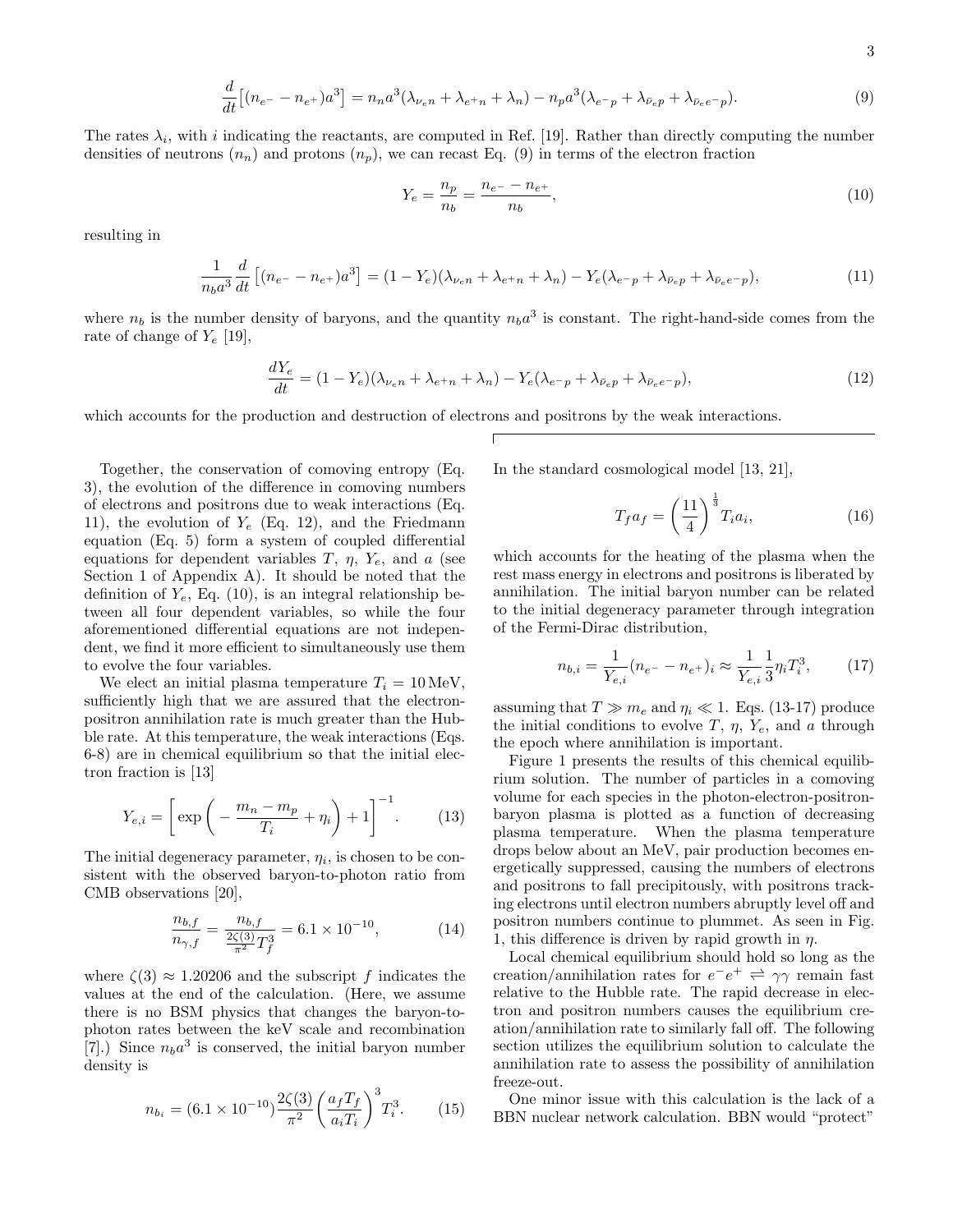

FIG. 1. Top panel: number of particles in a comoving volume for electrons (thick solid curve), positrons (thin solid curve), photons (upper dashed curve), and baryons (lower dashed curve) as a function of plasma temperature. Bottom panel: electron degeneracy parameter,  $\eta$  (with  $\eta^- = \eta$  and  $\eta^+ =$  $-\eta$ ).

neutrons from undergoing free neutron decay by locking up the free neutrons primarily in  ${}^{4}$ He nuclei. In the standard cosmological model, this occurs at  $T \sim 100 \text{ keV}$  and results in  $Y_e \approx 0.88$  at late times (while in our calculation  $Y_e \rightarrow 1$  as free neutron decay eventually converts every neutron into a proton). To ensure that this approximation has negligible effects on our results, we performed the same calculation with a constant  $Y_e$  equal to its initial value throughout the evolution, and found no significant changes in the conclusions. Having bracketed the solution that includes BBN, we expect that self-consistently following the nuclei through BBN will not affect the conclusions of this work.

### III. ANNIHILATION RATES

To determine when the annihilation process  $e^-e^+ \rightarrow$  $\gamma\gamma$  freezes out, we compute the fractional rate of change of the number density of electrons and positrons, due solely to annihilation,

$$
\mathcal{R}_{e^{\pm}} \equiv \frac{1}{n_{e^{\pm}}} \left| \frac{d n_{e^{\pm}}}{d t} \right|_{e^- e^+ \to \gamma\gamma} . \tag{18}
$$



FIG. 2. Annihilation rates for electrons ( $\mathcal{R}_{e}$ , thick solid line) and positrons  $(\mathcal{R}_{e+}, \text{thin solid line})$  as a function of decreasing plasma temperature. Also plotted is the Hubble rate (dashed line) for comparison. Each of these rates are calculated using the results from the chemical equilibrium solution.

The time derivative of the number densities can be calculated directly from the collision integral,

$$
\frac{dn_{e^{\pm}}}{dt}\Big|_{e^{-}e^{+}\to\gamma\gamma} = \frac{d}{dt} \int_{0}^{\infty} \frac{p^2 dp}{2\pi^2} f_{e^{\pm}}(p)
$$

$$
= -\int_{0}^{\infty} \frac{p^2 dp}{2\pi^2} C_a(p). \tag{19}
$$

Here,  $C_a$  is the collision integral for the annihilation pathway,

$$
\left. \frac{df_{e^{\pm}}}{dt} \right|_{e^{-}e^{+} \to \gamma\gamma} = -C_a(p),\tag{20}
$$

which is one of many terms in the Boltzmann equation for the rate of change of  $f_{e^{\pm}}$ . Appendix B outlines the computation of the collision integral.

Figure 2 presents  $\mathcal{R}_{e^{\pm}}$  calculated using T,  $\eta$ , Y<sub>e</sub> and a from the chemical equilibrium solution. Due to the paucity of positrons,  $\mathcal{R}_{e}$ - drops below the Hubble rate at 16 keV, so at this time the universe expands much faster than the rate at which electrons annihilate with positrons. However,  $\mathcal{R}_{e^+}$  remains many orders of magnitude faster than the Hubble rate as it is much more likely for a positron to annihilate on the significantly more abundant electrons, so essentially every positron will annihilate with an electron.

# IV. OUT OF EQUILIBRIUM

With annihilation freeze-out estimated to occur at 16 keV, we lift the assumption of local chemical equilibrium and reexamine this period more closely. Electrons and positrons continue to efficiently scatter with the plasma,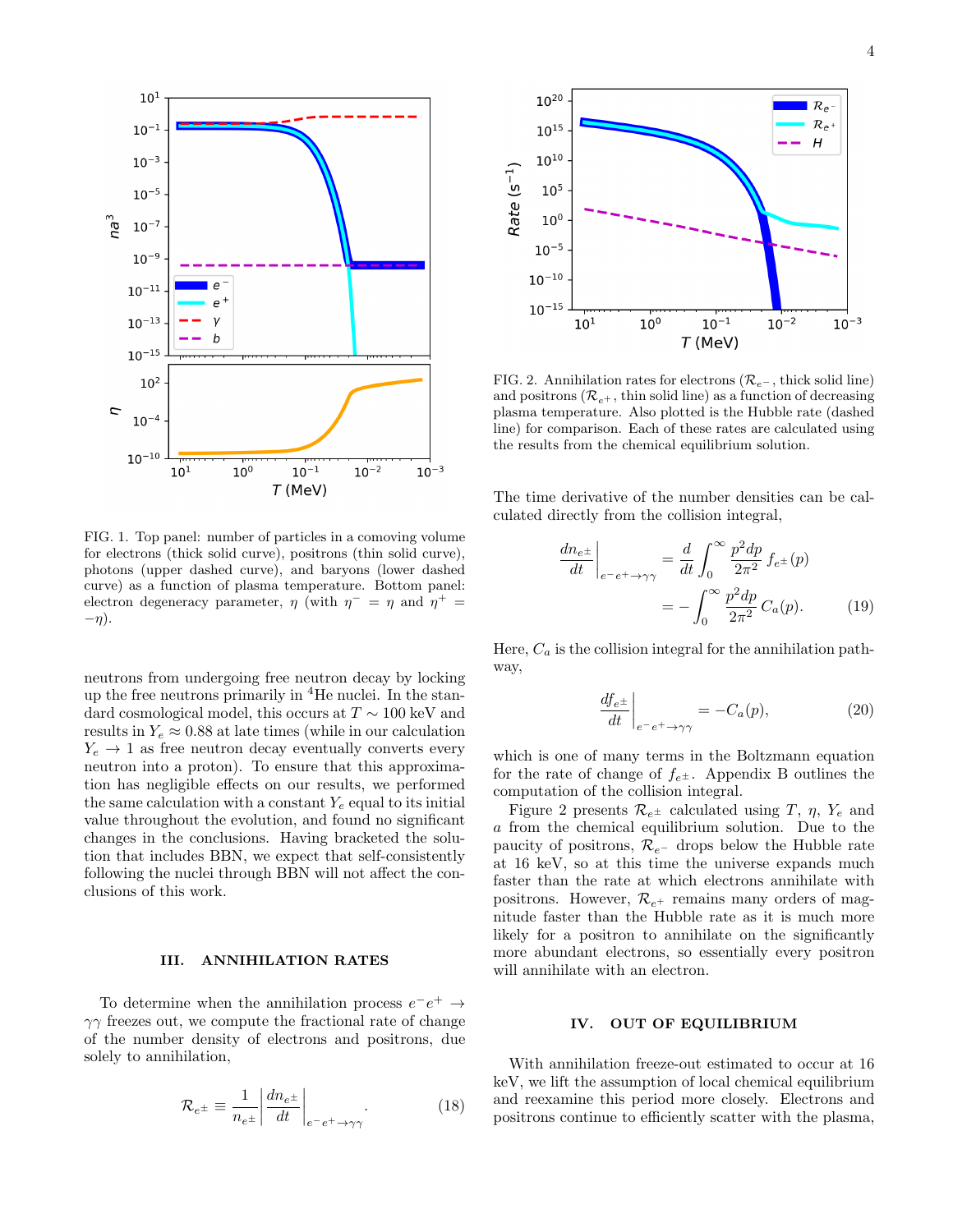so their distributions are still Fermi-Dirac,

$$
f_{e^{\pm}}(p) = \frac{1}{e^{E_p/T - \eta^{\pm}} + 1},
$$
\n(21)

but allowing for deviations from chemical equilibrium implies that the electron and positron degeneracy parameters evolve separately. With independent electron and positron degeneracy parameters, we need to re-evaluate

the four coupled equations of motion used in the chemical equilibrium solution, Eqs. (3, 5, 11, 12), to account for the separate degeneracy parameters (see Section 2 in Appendix A). In addition, we introduce the time evolution of the sum of electron and positron numbers in a comoving volume,  $(n_{e^{-}} + n_{e^{+}})a^{3}$ , which is modified by weak interactions as well as creation and annihilation processes:

$$
\frac{d}{dt}\left[ (n_{e^{-}} + n_{e^{+}})a^{3} \right] = n_{n}a^{3}(\lambda_{\nu_{e}n} - \lambda_{e^{+}n} + \lambda_{n}) + n_{p}a^{3}(-\lambda_{e^{-}p} + \lambda_{\bar{\nu}_{e}p} - \lambda_{\bar{\nu}_{e}e^{-}p}) + 2a^{3}\mathcal{N}.
$$
\n(22)

The first two terms on the right-hand-side account for the creation and absorption of electrons and positrons in the weak interactions, and  $N$  accounts for out-of-equilibrium effects from creation/annihilation,

$$
\mathcal{N} = \frac{dn_{e^{-}}}{dt}\bigg|_{e^{-}e^{+}\rightleftarrows\gamma\gamma} = \frac{dn_{e^{+}}}{dt}\bigg|_{e^{-}e^{+}\rightleftarrows\gamma\gamma}.
$$
 (23)

To determine  $N$ , we self-consistently calculate the collision integral for creation/annihilation,  $C(p)$ ,

$$
\left. \frac{df_{e^{\pm}}}{dt} \right|_{e^-e^+ \rightleftharpoons \gamma\gamma} = C_c(p) - C_a(p) \equiv C(p), \qquad (24)
$$

where  $C_a(p)$  is the collision integral for the annihilation pathway as in the previous section, and  $C_c(p)$  is for the creation pathway. It follows that

$$
\mathcal{N} = \int_0^\infty \frac{p^2 dp}{2\pi^2} C(p). \tag{25}
$$

Further details on the collision integral calculations can be found in Appendix B.

Together, Eqs.  $(3, 5, 11, 12, 22)$  yield a system of coupled differential equations for dependent variables  $T, \eta$ ,  $\eta^+, Y_e$ , and a. As with the chemical equilibrium solution, the definition of  $Y_e$ , Eq. (10), is an integral relationship between all the dependent variables. While this statement again means that the differential equations are not independent, we simultaneously solve the five differential equations for the five variables, as we did in the chemical equilibrium solution.

Figure 2 shows that the creation and annihilation rates are many orders of magnitude greater than the Hubble rate for  $T > 16$  keV, which would require far too many time steps to integrate these equations from  $T = 10$  MeV as we did with the chemical equilibrium solution. However, because we expect chemical equilibrium to hold for  $T > 16$  keV, we can use the chemical equilibrium solution to determine initial conditions for this non-equilibrium solution.

Figure 3 presents the solution to these fully nonequilibrium conditions between 24 and 12 keV, lasting



FIG. 3. Results from the non-equilibrium solution using the chemical equilibrium solution as the initial condition at  $T = 24$  keV. From top to bottom, the plots show the positronto-electron ratio  $(n_{e+}/n_{e-})$ , electron degeneracy parameter  $(\eta^-)$ , and the deviation of the electron and positron degeneracy parameters from equilibrium,  $\Delta \eta = \eta^- + \eta^+$ , for plasma temperatures from 24 keV to 12 keV.

about a Hubble time and bracketing the period of interest. The initial conditions for  $Y_e$  and a are taken from the chemical equilibrium solution at  $T = 24 \text{ keV}$ , and the initial degeneracy parameters for electrons and positrons are derived from  $\eta$  in the chemical equilibrium solution at  $T = 24$  keV with  $\eta^- = \eta$  and  $\eta^+ = -\eta$ .

Deviation from  $\eta^+ = -\eta^-$  indicates a shift away from local chemical equilibrium, so the quantity  $\Delta \eta =$  $\eta^{-} + \eta^{+}$  parameterizes the magnitude of any such out-of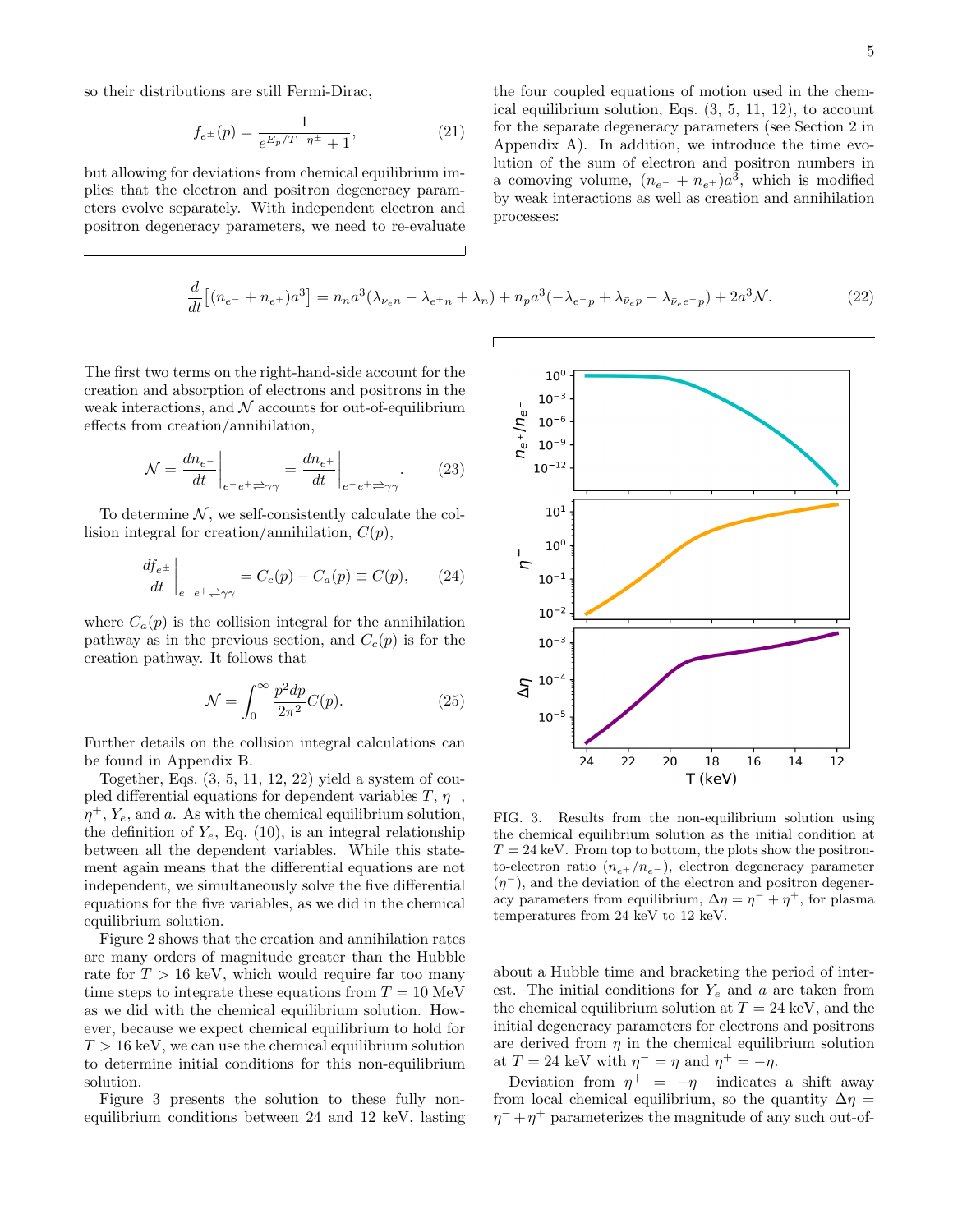equilibrium effect. The initial conditions set the initial value of  $\Delta \eta = 0$ , but the non-equilibrium solution immediately deviates from this initial condition. Throughout the evolution,  $\Delta \eta \ll \eta^{-1}$ , and the electron degeneracy parameter in the non-equilibrium solution  $(\eta^-)$  differs from the equilibrium solution  $(\eta$  in Figure 1) by an amount on the order of  $\Delta \eta$ . As a result, the positron-to-electron ratio and the electron chemical potential as shown in Figure 3 slightly differ from the corresponding values in the chemical equilibrium solution with a fractional difference on the order of  $\Delta \eta$ .

To test the validity of taking the initial conditions directly from the chemical equilibrium solution, we repeated the process of determining initial conditions at 25 keV, then evolved the non-equilibrium equations. Once again, the initial conditions are chosen such that the initial  $\Delta \eta = 0$  and the non-equilibrium solution immediately deviates from this value. We found that this solution was consistent with the results presented in Fig. 3 for 24 keV  $< T < 12$  keV.

There are two possible observable consequences of this out-of-equilibrium process: BBN yields and  $N_{\text{eff}}$ . The light element abundances formed in BBN are sensitive to the time-temperature relationship and the neutron-toproton ratio during the BBN epoch ( $\sim 100 \text{ keV}$ ), both of which are influenced by the electron and positron distribution functions. The observationally inferred value of  $N_{\text{eff}}$  is affected by the electron/positron number densities and out-of-equilibrium entropy transfer between the neutrinos and the plasma. We find that electron-positron annihilation freeze-out occurs at a sufficiently late time that there should be negligible effects on BBN yields and  $N_{\text{eff}}$ .

Out-of-equilibrium effects are small  $(\Delta \eta \sim 10^{-6})$  at  $T \approx 24$  keV, yet the BBN yields are set before this time, at higher plasma temperatures when  $\Delta \eta$  is many orders of magnitude smaller. (see, e.g., Ref. [1] for a discussion of BBN with out-of-equilibrium Boltzmann neutrino transport.) As a result, we expect the BBN yields calculated with the standard assumption of thermal and chemical equilibrium in the electron/positron distributions to be insensitive to the loss of local chemical equilibrium observed in this calculation.

The value of  $N_{\text{eff}} = 3$  is predicated on a number of simplifying assumptions [21] that neglect a number of effects. Out-of-equilibrium scattering between neutrinos and electron/positrons distorts neutrino spectra, transfers entropy from the plasma to the neutrinos, and increases the total entropy of the universe [1]. Non-zero electron/positron mass and finite-temperature QED affect the equation of state for electrons, positrons, and photons in the plasma. Together, these effects increase  $N_{\text{eff}}$  by  $\Delta N_{\text{eff}} \equiv N_{\text{eff}} - 3 \approx 0.046$  [1–3, 14]. The initial non-zero electron/positron degeneracy parameters are responsible for a negligible increase,  $\Delta N_{\text{eff}} \approx 10^{-19}$ , due to a higher initial plasma entropy. On the other hand, the non-zero final number density of electrons (and negligible number density of positrons) results in a negligible

decrease,  $\Delta N_{\text{eff}} \approx -10^{-7}$ , because some of the entropy remains in the electron seas at recombination.

# V. DISCUSSION AND CONCLUSIONS

In this work, we found that the electrons and positrons remain in local chemical equilibrium throughout the BBN epoch and that this chemical equilibrium persists until the plasma temperature is approximately 16 keV, when the electron annihilation rate drops below the Hubble rate. This annihilation freeze-out occurs after the BBN yields have been set and when the number densities of electrons and positrons are sufficiently low such that the value of  $N_{\text{eff}}$  is unaffected. To reach this conclusion, we self-consistently calculated the collision integral for electron-positron annihilation using the Klein-Nishina amplitude and the appropriate Fermi-blocking and Boseenhancing statistical factors to take into account out-ofequilibrium effects.

The currently accepted value of  $N_{\text{eff}}$  is predicated on the complete annihilation of the electrons and positrons from thermal number densities that are nearly equal to the photon number density to essentially zero [21]. The slight changes in the degeneracy parameters of electrons and positrons when the chemical equilibrium approximation is abandoned does not change this conclusion – so as long as the standard cosmological model is assumed, annihilation freeze-out should have a negligible effect on the value of  $N_{\text{eff}}$ .

BBN calculations assume chemical equilibrium between the electrons and positrons with the photons to model the creation/annihilation process  $(e^-e^+ \Rightarrow \gamma\gamma)$ [18]. We found that this approximation holds well throughout the BBN epoch, so BBN calculations in the standard cosmological model are not affected by the specifics of the annihilation freeze-out process.

BSM physics or non-standard cosmological models may push the annihilation freeze-out earlier (or nuclear freeze-out earlier) so that they may influence these cosmological observables. Two possibilities that would require BSM physics to alter the standard cosmological model are a higher baryon-to-photon ratio during the BBN epoch and a higher effective electron mass.

While the baryon-to-photon ratio is directly measured from the CMB, this value is indicative of the baryon-tophoton ratio in the epochs immediately preceding photon decoupling, not necessarily at earlier epochs [7]. Although the deuterium and helium BBN yields and observations appear to form a concordance between the baryon-to-photon ratio at recombination and the BBN epochs, the lithium problem may suggest a more complicated evolution of this quantity. A higher photon-tobaryon ratio during the BBN epoch would increase the annihilation freeze-out temperature, albeit by a slight amount unless it is many orders of magnitude larger. This would drastically alter the BBN yields, but also require a late generation of entropy to reduce the baryon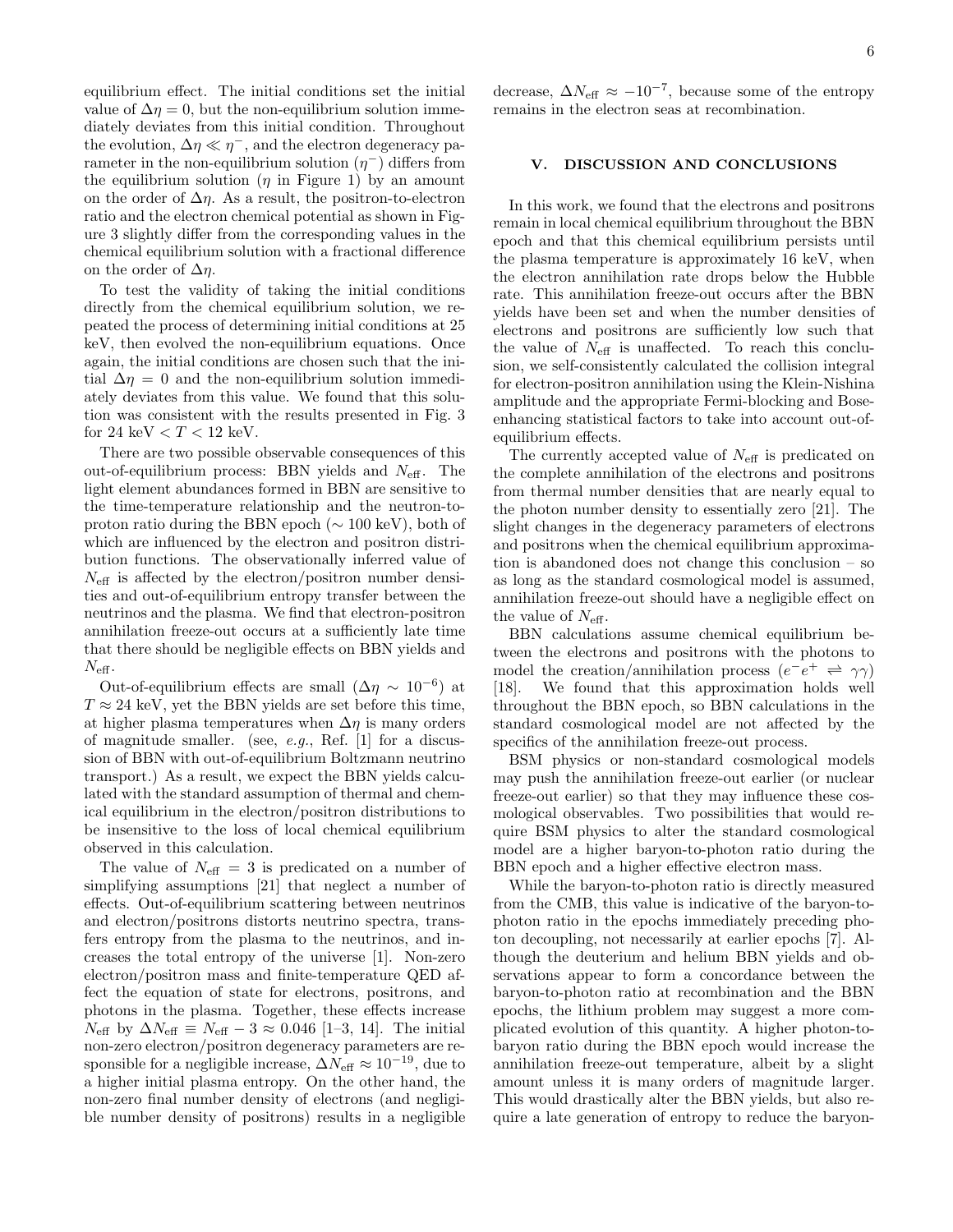to-photon ratio to the CMB measured value [22]. Such an event would be a signal of BSM physics, and such a significant entropy generation would be strongly constrained by  $N_{\text{eff}}$  measurements [22] and possibly cascade nucleosynthesis that would determine the BBN yields [23].

Non-standard interactions between electrons and positrons and the plasma could increase the effective mass of the electrons and positrons [21]. A higher effective in-medium electron mass would cause the precipitous decline in electron and positron numbers seen in Figure 1 to occur at a higher temperature, in turn, resulting in the strong decrease of  $\mathcal{R}_{e^{\pm}}$  seen in Figure 2 occuring at a higher temperature as well. The result is a higher annihilation freeze-out temperature. The increase in the effective electron/positron mass due to finite temperature QED corrections is too small to significantly change the annihilation freeze-out temperature, so BSM interactions, and likely particles, would be required to produce such an effect, which brings up the same interesting ques-

- [1] E. Grohs, G. M. Fuller, C. T. Kishimoto, M. W. Paris, and A. Vlasenko, Phys. Rev. D 93, 083522 (2016), arXiv:1512.02205.
- [2] P. F. de Salas and S. Pastor, J. Cosmol. Astropart. Phys. 07, 051 (2016), arXiv:1606.06986.
- [3] G. Mangano, G. Miele, S. Pastor, T. Pinto, and P. D. S. Ofelia Pisanti, Nucl. Phys. B 729, 221 (2005), hepph/0506164.
- [4] A. D. Dolgov, S. H. Hansen, S. Pastor, S. T. Petcov, G. G. Raffelt, and D. V. Semikoz, Nucl. Phys. B 632, 363 (2002), hep-ph/0201287.
- [5] K. N. Abazajian et al. (CMB-S4), (2016), arXiv:1610.02743.
- [6] R. Maiolino et al., (2013), arXiv:1310.3163.
- [7] E. Grohs, G. M. Fuller, C. T. Kishimoto, and M. W. Paris, J. Cosmol. Astropart. Phys. 05, 017 (2015).
- [8] X. Chu, B. Dasgupta, M. Dentler, J. Kopp, and N. Saviano, J. Cosmol. Astropart. Phys. 2018, 049 (2018), arXiv:1806.10629.
- [9] A. Fradette, M. Pospelov, J. Pradler, and A. Ritz, Phys. Rev. D 90, 035022 (2014), arXiv:1407.0993.
- [10] J. Berger, K. Jedamzik, and D. G. E. Walker, J. Cosmol. Astropart. Phys. 2016, 032 (2016), arXiv:1605.07195.
- [11] S. D. McDermott, Phys. Rev. Lett. 120, 221806 (2016), arXiv:1711.00857.
- [12] K. Jedamzik and M. Pospelov, New J. Phys. 11, 105028 (2009), arXiv:0906.2087.
- [13] E. W. Kolb and M. S. Turner, The Early Universe (Addison-Wesley, 1990).
- [14] J. Birrell, C. T. Yang, and J. Rafelski, Nucl. Phys. B 890, 481 (2015), arXiv:1406.1759.
- [15] A. D. Dolgov, S. H. Hansen, and D. V. Semikoz, Nucl. Phys. B 503, 426 (1997), hep-ph/9703315.
- [16] G. Mangano, G. Miele, S. Pastor, and M. Peloso, Phys. Lett. B **534**, 8 (2002).
- [17] E. Grohs, G. M. Fuller, C. T. Kishimoto, and M. W. Paris, Phys. Rev. D 95, 063503 (2017), arXiv:1612.01986.

tions about the effects on BBN yields and  $N_{\text{eff}}$ .

In conclusion, we have computed the collision integral for electron-positron annihilation throughout the weak decoupling and BBN epochs of the early universe. We find that electrons and positrons fall out of local chemical equilibrium with the photons at a sufficiently late time such that there will be no signature of this freeze-out on  $N_{\text{eff}}$  or BBN yields. However, one should be cautioned that non-standard cosmologies may result in non-trivial consequences of this annihilation freeze-out.

### ACKNOWLEDGMENTS

We'd like to thank G. Fuller for useful discussions. CK and LT acknowledge support from NSF Grant PHY-1812383. EG acknowledges support from NSF grant PHY-1630782 and the Heising-Simons Foundation, grant 2017-228.

- [18] L. Kawano, "Let's go: Early universe 2. primordial nucleosynthesis the computer way," (1992).
- [19] E. Grohs and G. M. Fuller, Nucl. Phys. B 911, 955 (2016).
- [20] P. A. R. Ade et al. (Planck collaboration), Astron. Astrophys. 594, A13 (2016), arXiv:1502.01589.
- [21] E. Grohs and G. M. Fuller, Nucl. Phys. B 923, 222 (2017).
- [22] G. M. Fuller, C. T. Kishimoto, and A. Kusenko, (2011), arXiv:1110.6479.
- [23] K. Jedamzik, Phys. Rev. D 74, 103509 (2006), astroph/0604251.
- [24] M. E. Peskin and D. V. Schroeder, An Introduction to Quantum Field Theory (Westview Press, 1995).

### Appendix A: Equations of Motion

Throughout this work we have assumed that the electron and positron distributions are described by a Fermi-Dirac spectrum, parameterized by a temperature, T and degeneracy parameter,  $\eta = \mu/T$ ,

$$
f(p;T,\eta) = \frac{1}{e^{E_p/T - \eta} + 1},
$$
 (A1)

with  $E_p = \sqrt{p^2 + m_e^2}$ , and T is the common temperature of all particles in the plasma. This should be an excellent assumption since electromagnetic scattering between the elements of the photon-electron-positron-baryon plasma occurs at a rate much greater than the Hubble rate throughout the calculation.

To self-consistently determine the equations of motion for  $T(t)$  and  $\eta(t)$ , we need to calculate the energy density,  $\rho$ , pressure,  $P$ , and number density,  $n$ , of electrons and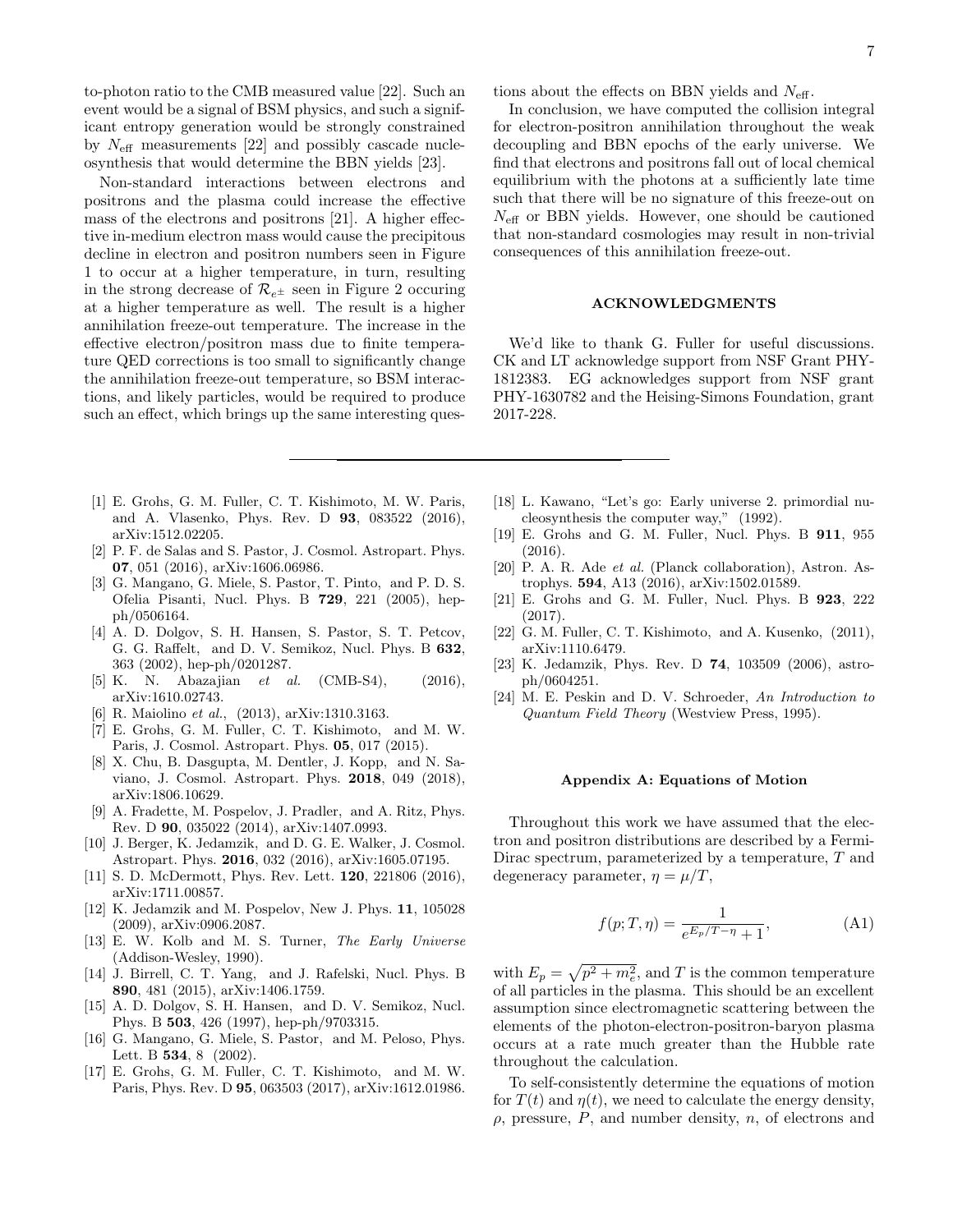positrons from the distribution functions:

$$
\rho(T,\eta) = \int_0^\infty \frac{p^2 dp}{\pi^2} E_p f(p;T,\eta) \tag{A2}
$$

$$
P(T, \eta) = \int_0^\infty \frac{p^2 dp}{\pi^2} \frac{p^2}{3E_p} f(p; T, \eta)
$$
 (A3)

$$
n(T, \eta) = \int_0^\infty \frac{p^2 dp}{\pi^2} f(p; T, \eta)
$$
 (A4)

These quantities can be expressed in terms of dimensionless functions by defining  $\epsilon = p/T$  and  $x = m_e/T$ ,

$$
I_1(x,\eta) = \frac{\rho}{T^4} = \frac{1}{\pi^2} \int_0^\infty d\epsilon \,\epsilon^2 E_\epsilon \, f(\epsilon; x, \eta) \tag{A5}
$$

$$
I_2(x,\eta) = \frac{P}{T^4} = \frac{1}{3\pi^2} \int_0^\infty d\epsilon \, \frac{\epsilon^4}{E_\epsilon} \, f(\epsilon; x, \eta) \tag{A6}
$$

$$
N(x,\eta) = \frac{n}{T^3} = \frac{1}{\pi^2} \int_0^\infty d\epsilon \,\epsilon^2 f(\epsilon; x, \eta), \tag{A7}
$$

where  $E_{\epsilon} =$ √  $\epsilon^2 + x^2$ . Further, define the partial derivatives of these functions

$$
J_i(x,\eta) = -\frac{\partial I_i}{\partial x} \qquad K_i(x,\eta) = \frac{\partial I_i}{\partial \eta} \qquad (A8)
$$

$$
L(x,\eta) = -\frac{\partial N}{\partial x} \qquad M(x,\eta) = \frac{\partial N}{\partial \eta} \tag{A9}
$$

with  $i = 1, 2$ . Each of these functions are, by design, dimensionless and positive definite.

# 1. Chemical equilibrium

In the chemical equilibrium solution,  $\eta_{e^-} = \eta$  and  $\eta_{e^+} = -\eta$ . The total entropy density is

$$
s = T3 \left( I_1^- + I_2^- + I_1^+ + I_2^+ + \frac{4\pi^2}{45} - \eta N^- + \eta N^+ \right) + s_{\nu}.
$$
 (A10)

In the preceding equation, the '−' superscript corresponds to using the electron degeneracy parameter as the appropriate argument for each function, e.g.,  $I_1 = I_1(x, \eta)$ , while the '+' superscript corresponds to using the positron degeneracy parameter, e.g.,  $I_1^+ = I_1(x, -\eta)$ . While the entropy in the neutrino seas change through weak interactions beyond weak decoupling, it is a small effect that does not impact our results. We therefore assume that neutrinos are decoupled from the plasma, so that the total entropy in the neutrino seas in a comoving volume,  $s_{\nu}a^3$ , is separately conserved.

The conservation of entropy in a comoving volume produces the differential equation:

$$
\left[ \left( I_1^- + I_2^- + I_1^+ + I_2^+ - \eta (N^- - N^+) + \frac{4\pi^2}{45} \right) \frac{3}{T} + \left( J_1^- + J_2^- + J_1^+ + J_2^+ - \eta (L^- - L^+) \right) \frac{m_e}{T^2} \right] \frac{dT}{dt}
$$
  
+ 
$$
\left[ K_1^- + K_2^- - K_1^+ - K_2^+ - (N^- - N^+) - \eta (M^- + M^+) \right] \frac{d\eta}{dt}
$$
  
+ 
$$
\left[ I_1^- + I_2^- + I_1^+ + I_2^+ - \eta (N^- - N^+) + \frac{4\pi^2}{45} \right] \frac{da}{dt} = 0.
$$
 (A11)

The evolution of the quantity  $(n_{e^-} - n_{e^+})a^3$ , Eq. (11), yields the differential equation:

$$
\left[ \left( N^- - N^+ \right) \frac{3}{T} + \left( L^- - L^+ \right) \frac{m_e}{T^2} \right] \frac{dT}{dt} + \left( M^- + M^+ \right) \frac{d\eta}{dt} + \left( N^- - N^+ \right) \frac{3}{a} \frac{da}{dt} = \frac{n_b a^3}{T^3 a^3} \frac{dY_e}{dt}.
$$
 (A12)

The quantity,  $n_b a^3$ , is the number of baryons in a comoving volume is constant and equal to its initial value. The evolution of  $Y_e$  due to weak interactions, Eqs. (6-8) is

$$
\frac{dY_e}{dt} = (1 - Y_e)(\lambda_{\nu_e n} + \lambda_{e^+ n} + \lambda_n) - Y_e(\lambda_{e^- p} + \lambda_{\bar{\nu}_e p} + \lambda_{\bar{\nu}_e e^- p}).
$$
\n(A13)

Each of the weak rates are integrals over the electron distributions [19], so they depend on T and  $\eta$ .

The evolution of the scale factor is given by the Friedmann equation,

$$
\frac{1}{a}\frac{da}{dt} = \sqrt{\frac{8\pi}{3m_{pl}^2}} \left[ \left( I_1^- + I_1^+ + \frac{\pi^2}{15} \right) T^4 + \frac{7\pi^2}{40} T_{\text{cm}}^4 \right]^{1/2} \tag{A14}
$$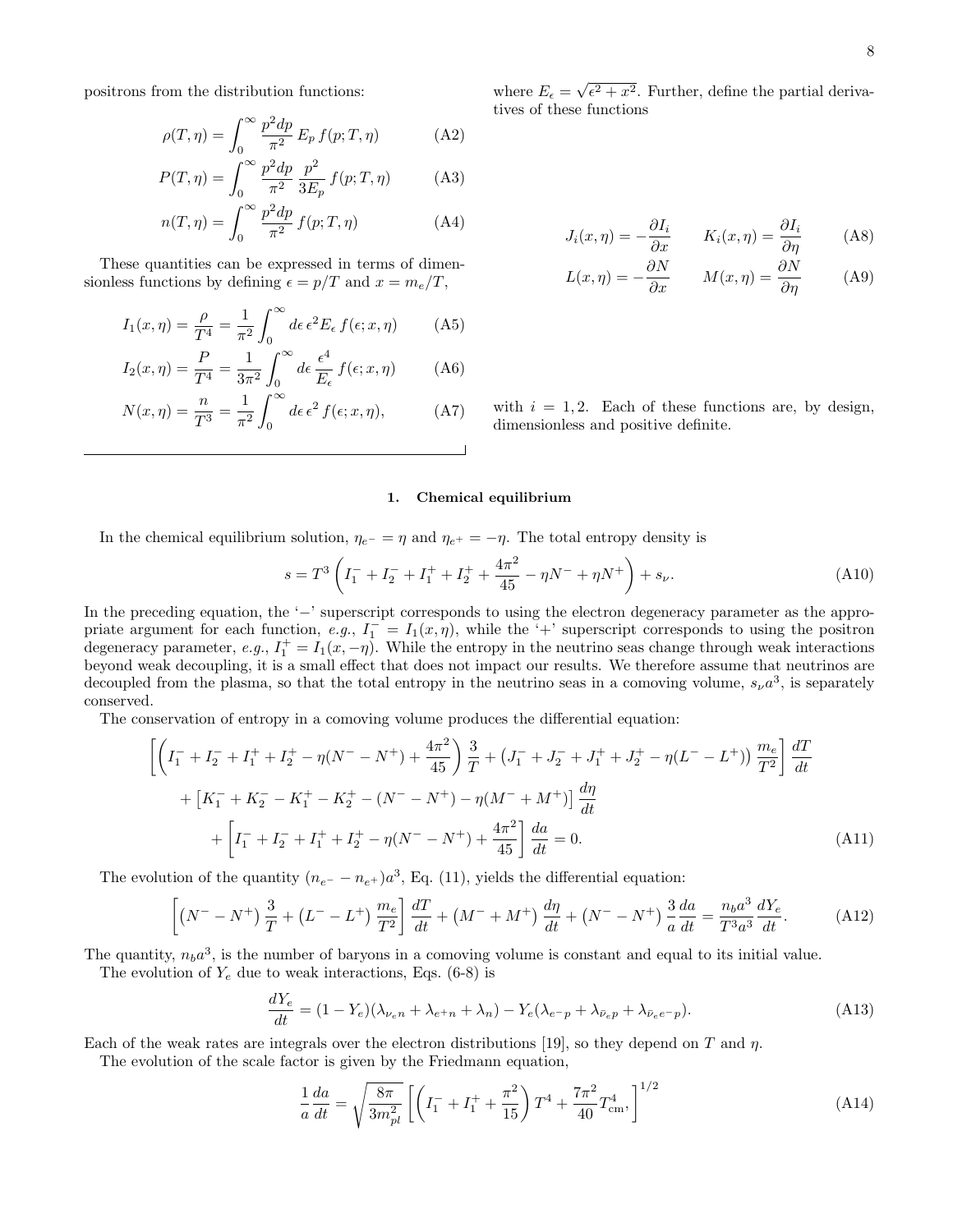where  $T_{\text{cm}} = T_i(a_i/a)$ , and we have neglected the baryon energy density.

These four coupled differential equations, Eqs.  $(A11-A14)$  define the evolution of the four dependent variables,  $T$ ,  $\eta$ ,  $Y_e$  and a using the initial conditions discussed in Section II.

It should be noted, however, that  $Y_e$  can be calculated directly (without a differential equation) from

$$
Y_e = \frac{T^3 a^3 (N^- - N^+)}{n_b a^3}.
$$
\n(A15)

We chose to treat  $Y_e$  as a dynamical variable with its own differential equation, but confirm that the above relationship between  $Y_e$ , T, a, and  $\eta$  hold.

### 2. Out of chemical equilibrium

When we no longer assume chemical equilibrium, we are left with two independent degeneracy parameters,  $\eta_{e-} = \eta^$ and  $\eta_{e^+} = \eta^+$ . The total entropy density is

$$
s = T^{3} \left( I_{1}^{-} + I_{2}^{-} + I_{1}^{+} + I_{2}^{+} + \frac{4\pi^{2}}{45} - \eta^{-} N^{-} - \eta^{+} N^{+} \right) + s_{\nu}.
$$
 (A16)

We use the same notation as previously used in this Appendix, where '−' corresponds to electrons, e.g.,  $I_1^- = I_1(x, \eta^-)$ , and '+' corresponds to positrons, e.g.,  $I_1^+ = I_1(x, \eta^+)$ . The conservation of entropy in a comoving volume yields

$$
\left[ \left( I_1^- + I_2^- + I_1^+ + I_2^+ - \eta^- N^- - \eta^+ N^+ + \frac{4\pi^2}{45} \right) \frac{3}{T} + \left( J_1^- + J_2^- + J_1^+ + J_2^+ - \eta^- L^- - \eta^+ L^+ \right) \frac{m_e}{T^2} \right] \frac{dT}{dt}
$$
  
+ 
$$
\left( K_1^- + K_2^- - N^- - \eta^- M^- \right) \frac{d\eta^-}{dt} + \left( K_1^+ + K_2^+ - N^+ - \eta^+ M^+ \right) \frac{d\eta^+}{dt}
$$
  
+ 
$$
\left( I_1^- + I_2^- + I_1^+ + I_2^+ - \eta^- N^- - \eta^+ N^+ + \frac{4\pi^2}{45} \right) \frac{da}{dt} = 0.
$$
 (A17)

The most easily distinguished difference between this equation and the corresponding one in the equilibrium scenario, Eq. (A11), are the separate degeneracy parameters,  $\eta^-$  and  $\eta^+$ , and their derivatives.

Likewise, in this scenario, the evolution of  $(n_{e^-} - n_{e^+})a^3$  yields the differential equation:

$$
\left[ \left( N^- - N^+ \right) \frac{3}{T} + \left( L^- - L^+ \right) \frac{m_e}{T^2} \right] \frac{dT}{dt} + M^- \frac{d\eta^-}{dt} - M^+ \frac{d\eta^+}{dt} + \left( N^- - N^+ \right) \frac{3}{a} \frac{da}{dt} = \frac{n_b a^3}{T^3 a^3} \frac{dY_e}{dt}.
$$
 (A18)

The evolution of  $Y_e$  and a, Eqs. (A13,A14), remain unchanged. However, it should be noted that the weak rates depend on both  $\eta^-$  and  $\eta^+$ .

Now that there are two independent degeneracy parameters, we require an extra independent differential equation. We introduced the evolution of  $(n_{e^+} + n_{e^-})a^3$ , Eq. (22), which results in the differential equation:

$$
\left[ \left( N^{-} + N^{+} \right) \frac{3}{T} + \left( L^{-} + L^{+} \right) \frac{m_{e}}{T^{2}} \right] \frac{dT}{dt} + M^{-} \frac{d\eta^{-}}{dt} + M^{+} \frac{d\eta^{+}}{dt} + \left( N^{-} - N^{+} \right) \frac{3}{a} \frac{da}{dt}
$$
\n
$$
= \frac{n_{b}a^{3}}{T^{3}a^{3}} \left[ (1 - Y_{e})(\lambda_{\nu_{e}n} - \lambda_{e^{+}n} + \lambda_{n}) + Y_{e}(-\lambda_{e^{-}p} + \lambda_{\bar{\nu}_{e}p} - \lambda_{\bar{\nu}_{e}e^{-}p}) + 2 \frac{\mathcal{N}a^{3}}{n_{b}a^{3}} \right]. \tag{A19}
$$

As before, the  $n_b a^3$  is left explicitly uncancelled in the expressions above because it is constant. The net electronpositron annihilation rate,  $\mathcal{N}$ , is defined in Eq. (25).

The five coupled differential equations, Eqs. (A13,A14,A17-A19) define the evolution of five dependent variables,  $T, \eta^-, \eta^+, Y_e$  and a, whose initial conditions and solutions are discussed in Section IV.

# Appendix B: Simplification of the Collision Integral

This appendix details the reduction of the collision integral for electron-positron annihilation from a ninedimensional integral to three-dimensional in a manner similar to the appendix in Ref. [1]. For the annihilation process,  $e^- + e^+ \rightleftharpoons \gamma + \gamma$ , the Klein-Nishina amplitude is [24]

$$
\langle |\mathcal{M}|^2 \rangle = 2e^4 \left[ \frac{P \cdot K_2}{P \cdot K_1} + \frac{P \cdot K_1}{P \cdot K_2} + 2m_e^2 \left( \frac{1}{P \cdot K_1} + \frac{1}{P \cdot K_2} \right) - m_e^4 \left( \frac{1}{P \cdot K_1} + \frac{1}{P \cdot K_2} \right)^2 \right] \equiv M,\tag{B1}
$$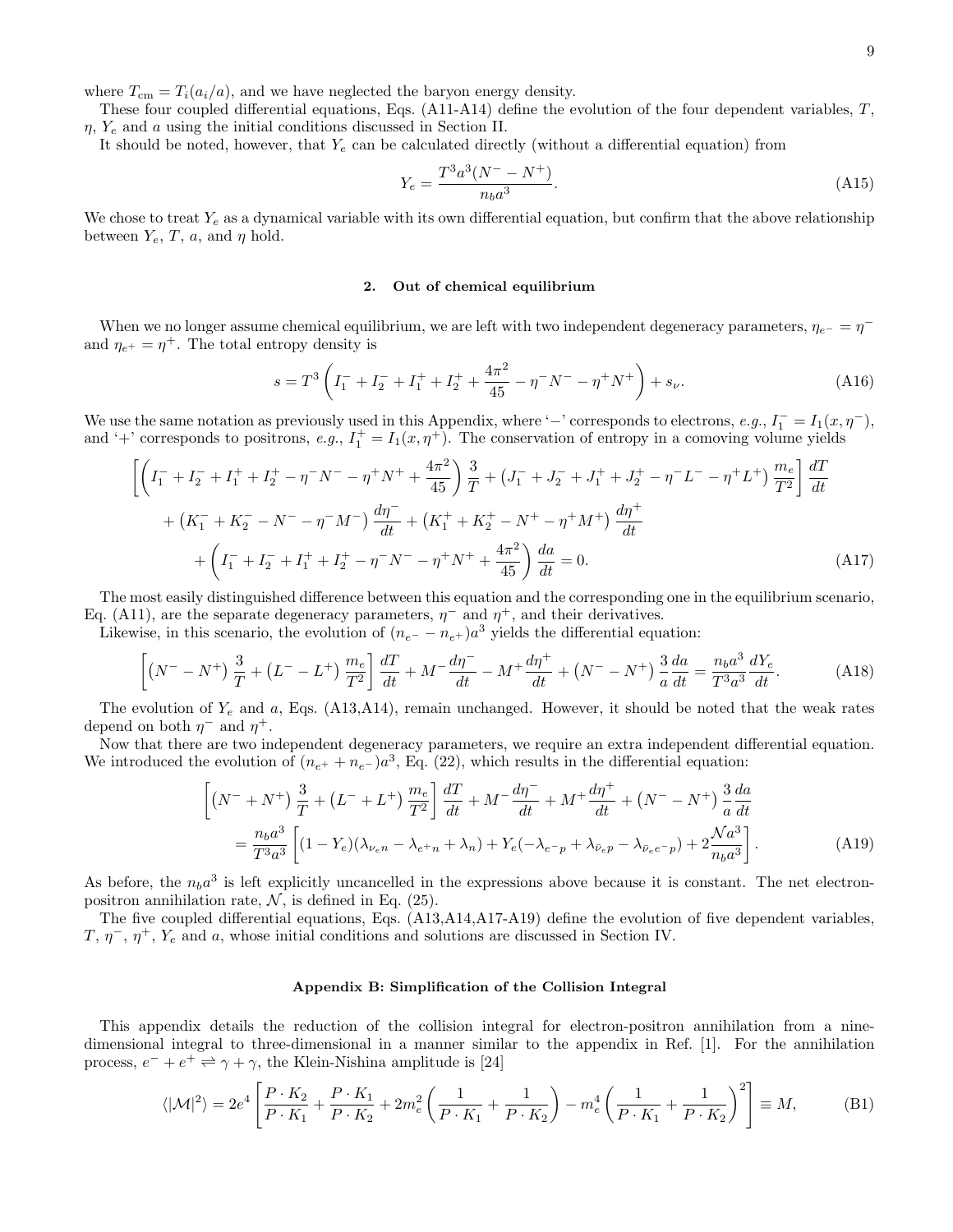where  $e$  is the elementary charge,  $m_e$  is the electron mass,  $P$  and  $Q$  are the four-momenta of the electron and positron, respectively, and  $K_1$  and  $K_2$  are the photon four-momenta. We define the four-momenta of the electron as  $P = (E, \mathbf{p})$ with particle energy E and three-momentum **p** such that  $P \cdot P = E^2 - p^2 = m_e^2$ , with  $p = |\mathbf{p}|$ , and the same convention for positrons. Likewise, for the photon,  $K = (k, \mathbf{k})$  with photon three-momentum **k** and energy  $k = |\mathbf{k}|$ .

The collision integral is

$$
C = \frac{1}{2E_p} \int \frac{d^3q}{(2\pi)^3 2E_q} \frac{d^3k_1}{(2\pi)^3 2k_1} \frac{d^3k_2}{(2\pi)^3 2k_2} (2\pi)^4 \delta^{(4)}(P + Q - K_1 - K_2) M(P \cdot K_1, P \cdot K_2) F(E_p, E_q, k_1, k_2), \tag{B2}
$$

and

$$
F(E_p, E_q, k_1, k_2) \equiv F_c - F_a
$$
  
=  $f_\gamma(k_1) f_\gamma(k_2) [1 - f_{e^-}(E_p)][1 - f_{e^+}(E_q)] - f_{e^-}(E_p) f_{e^+}(E_q)[1 + f_\gamma(k_1)][1 + f_\gamma(k_2)]$  (B3)

is the statistical factor for the creation  $(F_c)$  and annihilation  $(F_a)$  of electrons and positrons with the appropriate Fermi blocking and Bose enhancement terms. For the case  $F = F_a$ , we define  $C_a$  as the collision integral for solely the annihilation pathway  $(e^-e^+ \to \gamma\gamma)$  and  $F = F_c$  defines  $C_c$  for the creation pathway  $(\gamma\gamma \to e^-e^+)$ .

Integrating over  $\mathbf{k}_2$  reduces the delta function to a one-dimensional energy-conserving delta function:

$$
C = \frac{1}{(2\pi)^5 16E_p} \int \frac{d^3q}{E_q} \int \frac{d^3k_1}{k_1k_2} \delta(E_p + E_q - k_1 - k_2) M(P \cdot K_1, P \cdot K_2) F(E_p, E_q, k_1, k_2) \Big|_{k_2 = |\mathbf{p} + \mathbf{q} - \mathbf{k}_1|},\tag{B4}
$$

where  $K_2 = (k_2, \mathbf{p} + \mathbf{q} - \mathbf{k}_1)$ , and  $k_2$  is no longer an independent variable of integration, but is related to the other integration variables through momentum conservation, and

$$
k_2^2 = |\mathbf{p} + \mathbf{q}|^2 + k_1^2 - 2|\mathbf{p} + \mathbf{q}|k_1 \cos \theta_1,
$$
 (B5)

defining the new integration angle  $\theta_1$  angle between the vectors  $\mathbf{k}_1$  and  $\mathbf{p} + \mathbf{q}$ .

We need to evaluate the four-dot products

$$
P \cdot K_1 = E_p k_1 - \mathbf{p} \cdot \mathbf{k}_1 \tag{B6}
$$

$$
P \cdot K_2 = E_p k_2 - \mathbf{p} \cdot (\mathbf{p} + \mathbf{q} - \mathbf{k}_1) = E_p k_2 - p^2 - \mathbf{p} \cdot \mathbf{q} + \mathbf{p} \cdot \mathbf{k}_1,
$$
\n(B7)

which requires us to parameterize the dot products  $\mathbf{p} \cdot \mathbf{q}$  and  $\mathbf{p} \cdot \mathbf{k}_1$  in terms of the variables of integration. First, define  $\theta_q$  as the angle between **p** and **q** so that

$$
\mathbf{p} \cdot \mathbf{q} = pq \cos \theta_q \tag{B8}
$$

$$
|\mathbf{p} + \mathbf{q}| = (p^2 + q^2 + 2pq \cos \theta_q)^{1/2}.
$$
 (B9)

The vector  $p + q$  is in the plane generally defined by p and q, but  $k_1$  is not necessarily in this plane. This means  $k_1$  is defined by both  $\theta_1$ , the angle between it and  $p + q$ , and an azimuthal angle  $\phi_1$  measured out of this plane. To determine  $\mathbf{p} \cdot \mathbf{k}_1$ , we need to introduce another angle,  $\psi$ , between  $\mathbf{p}$  and  $\mathbf{p} + \mathbf{q}$ . It follows that

$$
\mathbf{p} \cdot \mathbf{k}_1 = p k_1 \left( \cos \psi \cos \theta_1 - \sin \psi \sin \theta_1 \cos \phi_1 \right),\tag{B10}
$$

with 
$$
\cos \psi = \frac{\mathbf{p} \cdot (\mathbf{p} + \mathbf{q})}{p|\mathbf{p} + \mathbf{q}|} = \frac{p + q \cos \theta_q}{\sqrt{p^2 + q^2 + 2pq \cos \theta_q}}.
$$
 (B11)

This parameterizes the amplitude in terms of almost all the integration variables:

$$
M(P \cdot K_1, P \cdot K_2) = M(p, q, \theta_q, k_1, \theta_1, \phi_1).
$$
\n(B12)

When considering  $d^3q = q^2 dq d\cos\theta_q d\phi_q$  and  $d^3k = k^2 dk d\cos\theta_1 d\phi_1$ , the integrand is independent of  $\phi_q$ , so this integral can be performed which results in a factor of  $2\pi$ , so

$$
C = \frac{1}{(2\pi)^4 16E_p} \int \frac{q^2 dq d\cos\theta_q}{E_q} \int \frac{k_1^2 dk_1 d\cos\theta_1 d\phi_1}{k_1 k_2} \delta(E_p + E_q - k_1 - k_2) M(p, q, \theta_q, k_1, \theta_1, \phi_1) F(E_p, E_q, k_1, k_2). \tag{B13}
$$

To complete the integral over  $\theta_1$ , we introduce the u substitution,

$$
u^2 = k_2^2 \qquad \Rightarrow \qquad 2k_2 \, du = -2|\mathbf{p} + \mathbf{q}| \, k_1 d \cos \theta_1. \tag{B14}
$$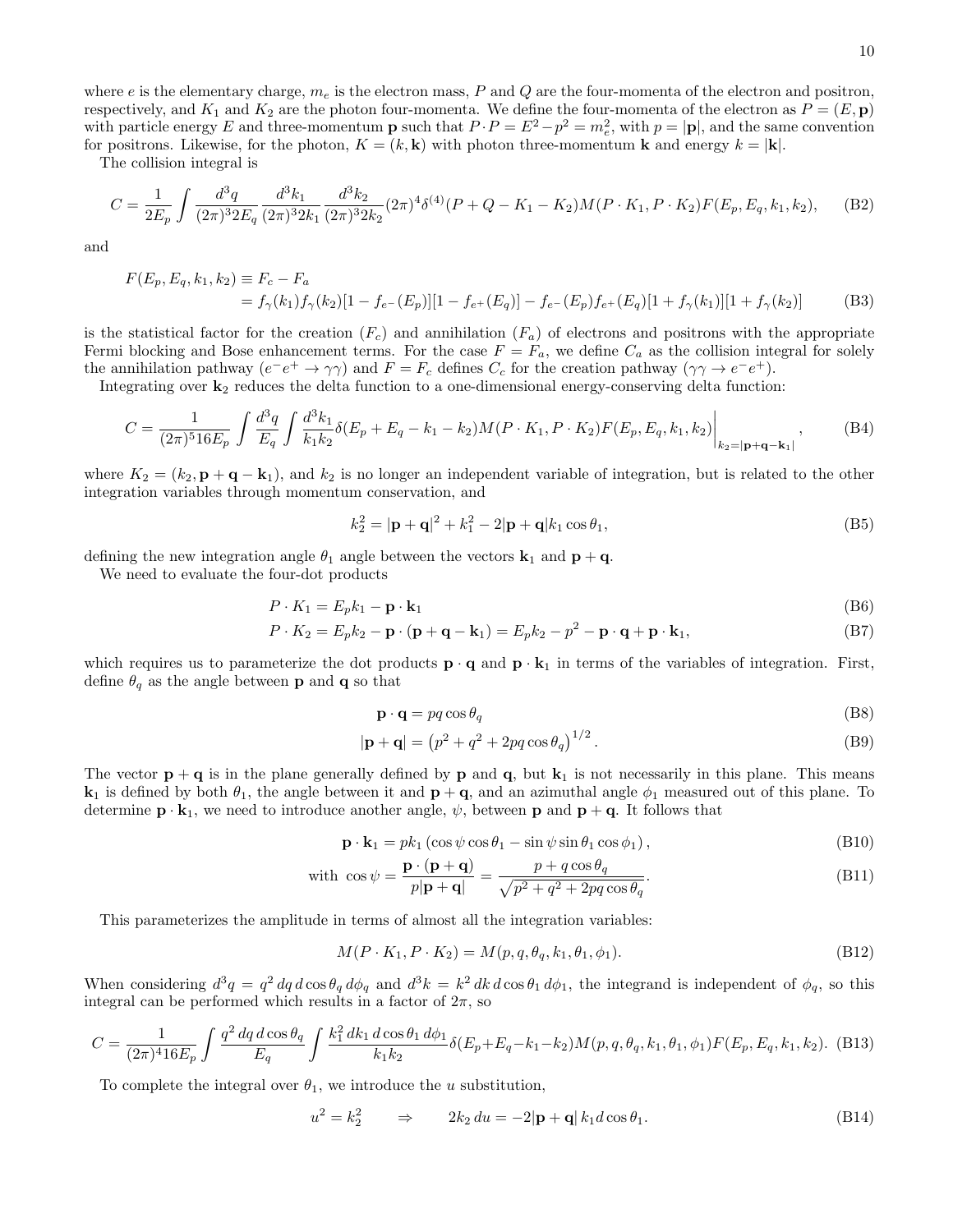$$
C = \frac{1}{(2\pi)^4 16E_p} \int \frac{q^2 dq \, d\cos_q}{E_q |\mathbf{p} + \mathbf{q}|} \int dk_1 \, d\phi_1 \int_a^b du \, \delta(E_p + E_q - k_1 - u) M(p, q, \theta_q, k_1, \theta_1, \phi_1) F(E_p, E_q, k_1, u), \quad (B15)
$$

with

$$
a = \left[|\mathbf{p} + \mathbf{q}|^2 + k_1^2 - 2|\mathbf{p} + \mathbf{q}|k_1\right]^{1/2} = ||\mathbf{p} + \mathbf{q}| - k_1|,
$$
\n(B16)

$$
b = [|\mathbf{p} + \mathbf{q}|^2 + k_1^2 + 2|\mathbf{p} + \mathbf{q}|k_1]^{1/2} = |\mathbf{p} + \mathbf{q}| + k_1.
$$
 (B17)

The delta function is non-zero on the interval  $[a, b]$  only if

$$
a < E_p + E_q - k_1 < b,\tag{B18}
$$

which will constrain the range of the other integrals once the delta function is resolved. To determine these ranges we need to consider two cases:

Case 1:  $k_1 < |{\bf p} + {\bf q}|$ . The inequality has two parts, first:

$$
|\mathbf{p} + \mathbf{q}| - k_1 < E_p + E_q - k_1
$$
\n
$$
\Rightarrow |\mathbf{p} + \mathbf{q}| < E_p + E_q. \tag{B19}
$$

This is always true because  $|\mathbf{p}+\mathbf{q}| < p+q$  (triangle inequality), and momenta are always less than their corresponding energy. Further, the second inequality:

$$
E_p + E_q - k_1 < |\mathbf{p} + \mathbf{q}| + k_1
$$
\n
$$
\Rightarrow \quad k_1 > \frac{1}{2} \left( E_p + E_q - |\mathbf{p} + \mathbf{q}| \right) \equiv k_{\text{min}}.\tag{B20}
$$

The right-hand side is always positive, as stated previously. This reduces the range of the  $k_1$  integral such that its integrand is non-zero.

Case 2:  $k_1 > |\mathbf{p} + \mathbf{q}|$ . This case differs from Case 1 only in the first inequality,

$$
k_1 - |\mathbf{p} + \mathbf{q}| < E_p + E_q - k_1
$$
\n
$$
\Rightarrow \quad k_1 < \frac{1}{2} \left( E_p + E_q + |\mathbf{p} + \mathbf{q}| \right) \equiv k_{\text{max}},\tag{B21}
$$

and again, the second inequality yields  $k_1 > k_{\text{min}}$ .

Putting the cases together, we find that the delta function is non-zero when  $k_{\min} < k_1 < k_{\max}$ , so upon evaluating the du integral the delta function fixes  $cos(\theta_1)$  in terms of other variables:

$$
\cos \theta_1 = \frac{|\mathbf{p} + \mathbf{q}|^2 + k_1^2 - k_2^2}{2k_1|\mathbf{p} + \mathbf{q}|} \n= \frac{|\mathbf{p} + \mathbf{q}|^2 - (E_p + E_q)^2 + 2k_1(E_p + E_q)}{2k_1|\mathbf{p} + \mathbf{q}|}.
$$
\n(B22)

The collision integral then becomes

$$
C = \frac{1}{(2\pi)^4 16E_p} \int \frac{q^2 dq \, d\cos_q}{E_q |\mathbf{p} + \mathbf{q}|} \int_{k_{\min}}^{k_{\max}} dk_1 \left[ \int_0^{2\pi} d\phi_1 M(p, q, \theta_q, k_1, \theta_1, \phi_1) \right] F(E_p, E_q, k_1, k_2), \tag{B23}
$$

where, once again,  $k_2 = E_p + E_q - k_1$ . Note that only M depends on  $\phi_1$ , so we can perform the integral in the square brackets analytically. To simplify our notation, we define the function

$$
\tilde{M}(p,q,\theta_q,k_1) = \frac{1}{(2\pi)(2e^4)} \int_0^{2\pi} d\phi_1 M(p,q,\theta_q,k_1,\theta_1,\phi_1).
$$
\n(B24)

The amplitude, Eq. (B1), depends only on the four-dot products  $P \cdot K_1$  and  $P \cdot K_2$ . These dot products can be written in the form  $A + B \cos \phi_1$ . The function M, above, can be analytically integrated as long as  $A > B$ . These four-dot products can be shown to be positive definite, which proves that  $A > B$ , by considering the annihilation